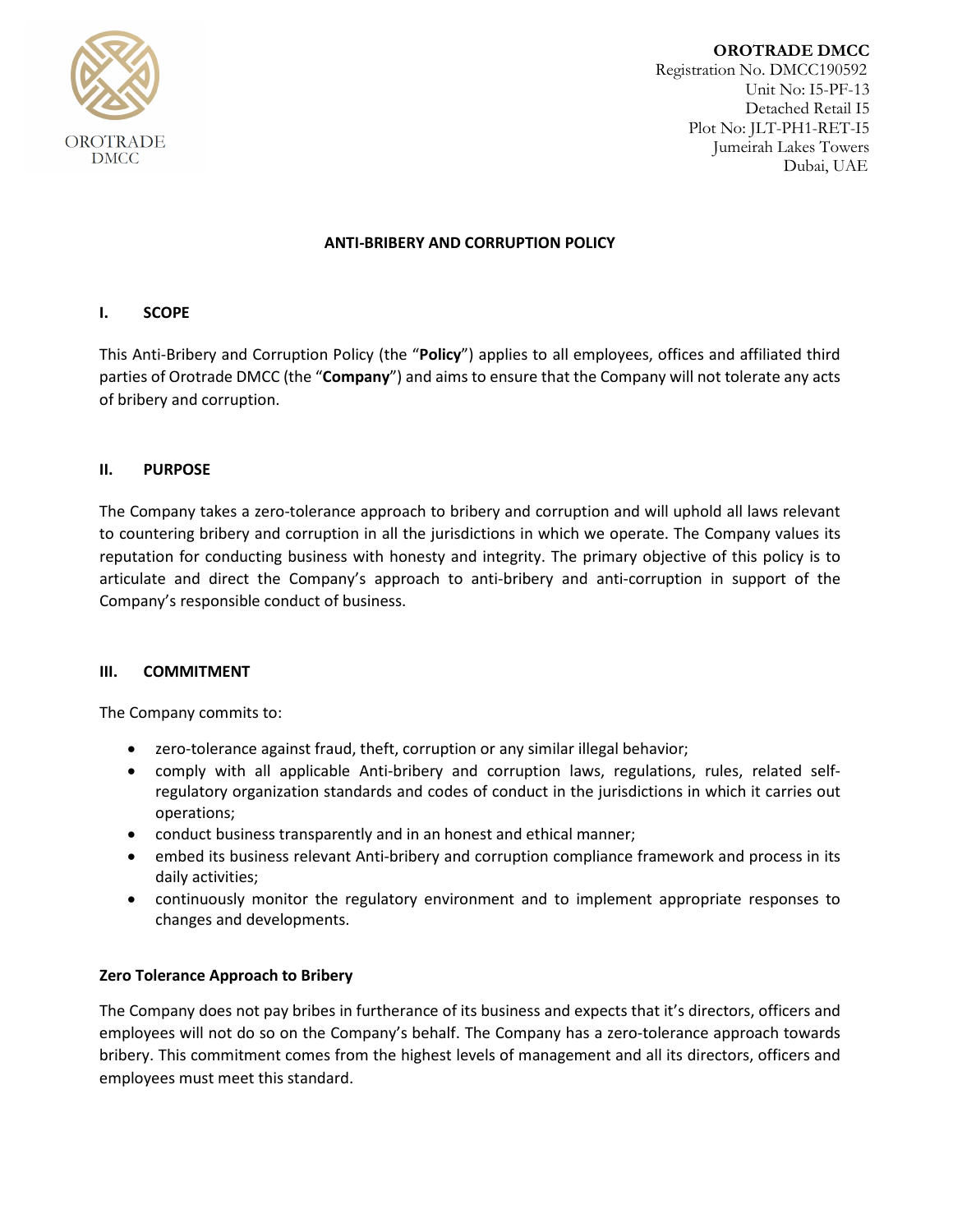A bribe is anything of value that is offered, promised, given or received to influence a decision or to gain an improper or unfair advantage. Bribery may not always be in the form of cash payments and may take many other forms, including:

- Non-arm's length loans or other transactions;
- Phony jobs or "consulting" relationships;
- Employment opportunities or internships;
- Political contributions;
- Charitable contributions; or
- Gifts, travel, and hospitality.

Facilitation payments are also a form of bribe and are, therefore, not permitted. Facilitation payments are small payments made to secure or speed up routine actions or otherwise induce public officials or other third parties to perform routine functions they are otherwise obligated to perform, such as issuing permits, approving immigration documents orreleasing goods held in customs. This does not include legally required or permitted administrative fees for expedited service.

### **Dealing with Public Officials**

A "public official" is any person who is employed by or is acting in an official capacity for a government, a department, agency or instrumentality of a government, or a public international organization. This includes elected or appointed persons who hold legislative, administrative or judicial positions such as politicians, bureaucrats, civil servants, and judges. It also includes persons who perform public functions such as professionals working for public health agencies, water authorities, planning officials and agents of public international organizations, such as the UN or World Bank. A "public official" may also include employees of government-owned or controlled businesses, including sovereign wealth funds. For example, if a government has an interest in a bank and exercises control over the activities of that bank, then the banking officials are likely to be considered "public officials".

There is increased sensitivity and scrutiny of dealings with public officials because this has traditionally been an area where bribery activity is more likely to occur. The Company's directors, officers and employees shall be aware of these risks in their dealings and interactions with public officials and consider how their actions may be viewed. For example, payments, gifts or employment to close relatives of public officials may be treated by enforcement authorities as direct payments to the public officials and, therefore, may constitute violations of law.

### **Third Parties**

Joint venture partners, agents, contractors and suppliers are not permitted to pay bribes on Company's behalf.

The Company may be prosecuted for failing to prevent bribery by a person associated with it. This includes any individual or entity that performs services for or on behalf of the company. Employees should avoid doing business with partners, agents and contractors who do not have a zero tolerance approach to bribery.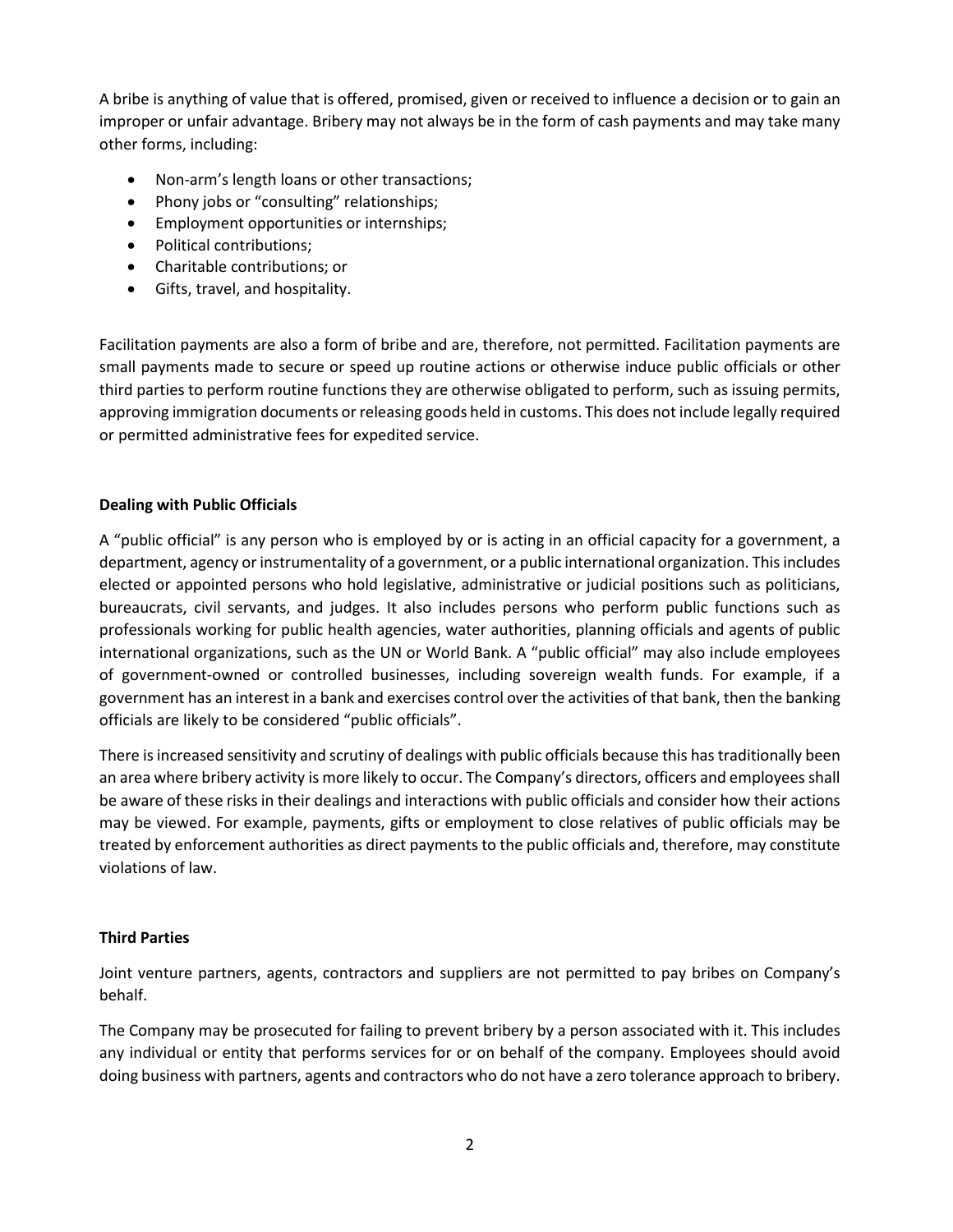The Company and its directors, officers and employees shall inform third persons (and associated companies) of the company's anti-bribery policy, shall be meeting with them to better assess their business practices, and making commercially reasonable inquiries into their reputation and past conduct. In consultation with internal legal counsel, include anti-bribery language in contractor, partner or agency agreements, where appropriate.

## **Gifts and Entertainment**

The giving or receiving of gifts and entertainment should be proportionate and reasonable for the circumstances.

Gifts (e.g. merchandise, event tickets) given to or received from persons who have a business relationship with the company are generally acceptable, if the gift is modest in value, infrequent, appropriate to the business relationship, and does not create an appearance of impropriety. No cash payments should be given or received. In addition, gifts should not be given to or received from public officials.

Entertainment (e.g. meals, sporting events or the theatre, rounds of golf) given to or received from persons who have a business relationship with the company are generally acceptable, if the entertainment is reasonable in value, appropriate to the business relationship, infrequent, does not create an appearance of impropriety and if a representative from the sponsoring organization (the party paying for the entertainment) is present at the event. Note that many jurisdictions have laws restricting entertainment given to public officials or their close relatives.

Gifts and entertainment (including meals) that are repetitive, no matter how small, may be perceived to be an attempt to create an obligation to the giver and should be avoided. Gifts or entertainment given close in time to when a decision impacting business is being made may be perceived as a bribe in return for a favorable decision and should also be avoided. Employees should not pay for gifts and entertainment (including meals) personally to avoid having to report or seek approval for it.

Employees should not give or receive "big-ticket" items, such as travel, conference fees, costs for road shows, or event sponsorships, without prior written authorization from internal legal counsel or person(s) designated to provide such authorization. If you are in doubt as to whether gifts or entertainment proposed to be given or received are proportionate and reasonable for the circumstances, please consult internal legal counsel.

# **Political Donations and Lobbying**

The Company shall:

- not offer contributions to political parties or candidates that might influence, or be perceived as influencing, a business decision;
- ensure that it does not breach any laws regarding political donations in any country;
- ensure that all political donations, no matter how small or insignificant, made on behalf of the company (directly or indirectly) are approved in advance by the person(s) designated to approve such donations;
- not to engage in any lobbying activities on behalf of the company without specific authorization.